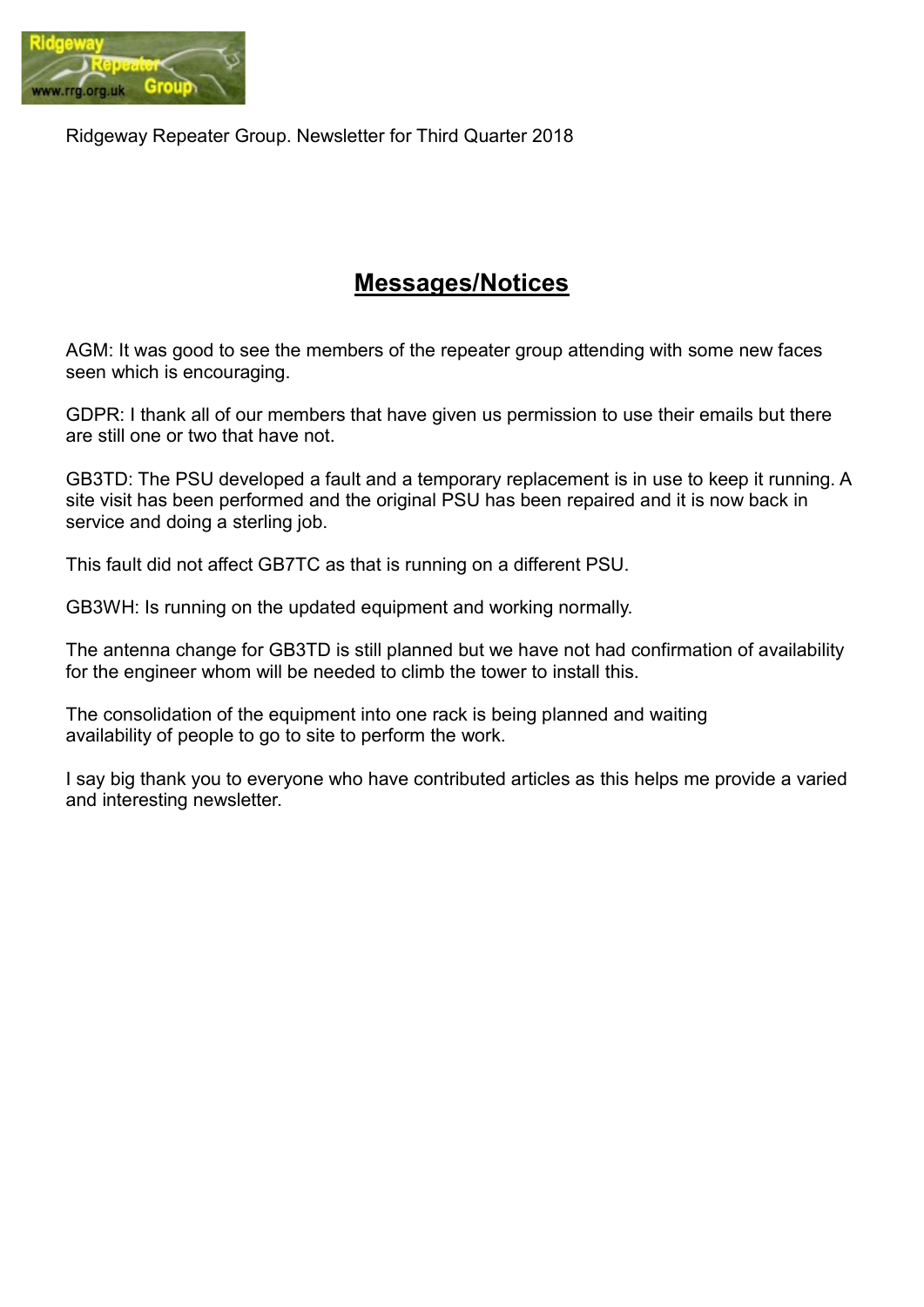### Articles

First Article composed by Richard G4MUF

My main reason for writing on this topic is the interest I have had in monitoring the French military radar transmitter on frequency 143.050 MHz. It is located at Graves, central France, and continuously radiates a radio carrier at high power. It is beamed in a broad south-facing arc, with the object of detecting satellites or ballistic missiles. So, one can listen for meteors as well! Later I mention another radio way to listen to meteors, using just an ordinary FM broadcast receiver.

 I tuned a radio scanner (an AOR 3000A) connected to a rooftop antenna, onto the frequency, choosing USB as the mode. The first thing to do is to tune to a frequency slightly below the 143.050 Mhz. That is because, obviously, nothing would be heard tuning bang-on the radar's signal because it would be zero-beat. So I tuned to 143.0495 Mhz, i.e. 500 Hz lower. This means an audio tone of 500 Hz (143.0500 minus 143.0495) would be heard from a transmitted 143.0500. I avoided selecting Lower Side Band (LSB) because the radio naturally filters out the unwanted sideband. The radar transmitter is well out of line-of-sight range from UK, making it ideal for our purpose.

 Two distinct sounds are heard each time a meteor streaks through the ionosphere: A short rapidly descending squawk or chirp, and/or a longer steady ringing note. The squawk indicates radio waves reflecting off the fast moving meteor itself, while the steady note means reflections off the trail of vapour left hanging in the sky for a short while.

Consider a graph of distance, s, being the sum of the Graves-meteor and meteor-radio receiver distances, plotted against time, t (in milliseconds for this purpose). s is annotated up the left side and t along the bottom of the graph. The s/t line could be (a) horizontal straight line, or (b) a sloping straight line, or (c) a curve. In case (a) the path is constant in length, as with the reflection off the stationary vapour trail. Case (b) would mean the distance is shortening or lengthening at a constant rate with time, i.e. constant velocity. Case (c) means it is changing at a variable rate.

The radio frequency received in case (a) is constant and equal to Graves's rf. In case (b) the rf would be constant but lower (path lengthening) or higher (path shortening) than Graves's rf. If the pitch is sliding with time, the rate of change of distance is itself changing, case (c). case (c) means acceleration or more likely deceleration (of path length, not necessarily actual speed of the meteor). Since the meteor is always getting nearer to the surface as it burns up, the path length, s, is usually shortening regardless of where it is in the sky. The audio frequency received, if tuned as above, during a meteor 'ping' rapidly descends from say 1000 Hz to the 500Hz. The meteor is obviously decelerating due to friction, but it can't be much of a speed reduction in only a second of time even if it is pulling 10g. A much larger deceleration is just due to the path-length deceleration. One could of course set up the radio on LSB, but tune 500 Hz HF of the nominal 143.050 instead of our USB+LF setting. Doing that makes for an ascending audio squawk. The bottom line is there is a "blue shift" (raised frequency) so a higher pitch, but the pitch

I was surprised that quite often I heard the squawk but not the ringing tone, or viceversa. The word "Pings" is often used to describe the sounds, and I would guess the word refers to the steady-pitched note off the trail, not the squawk off the meteor.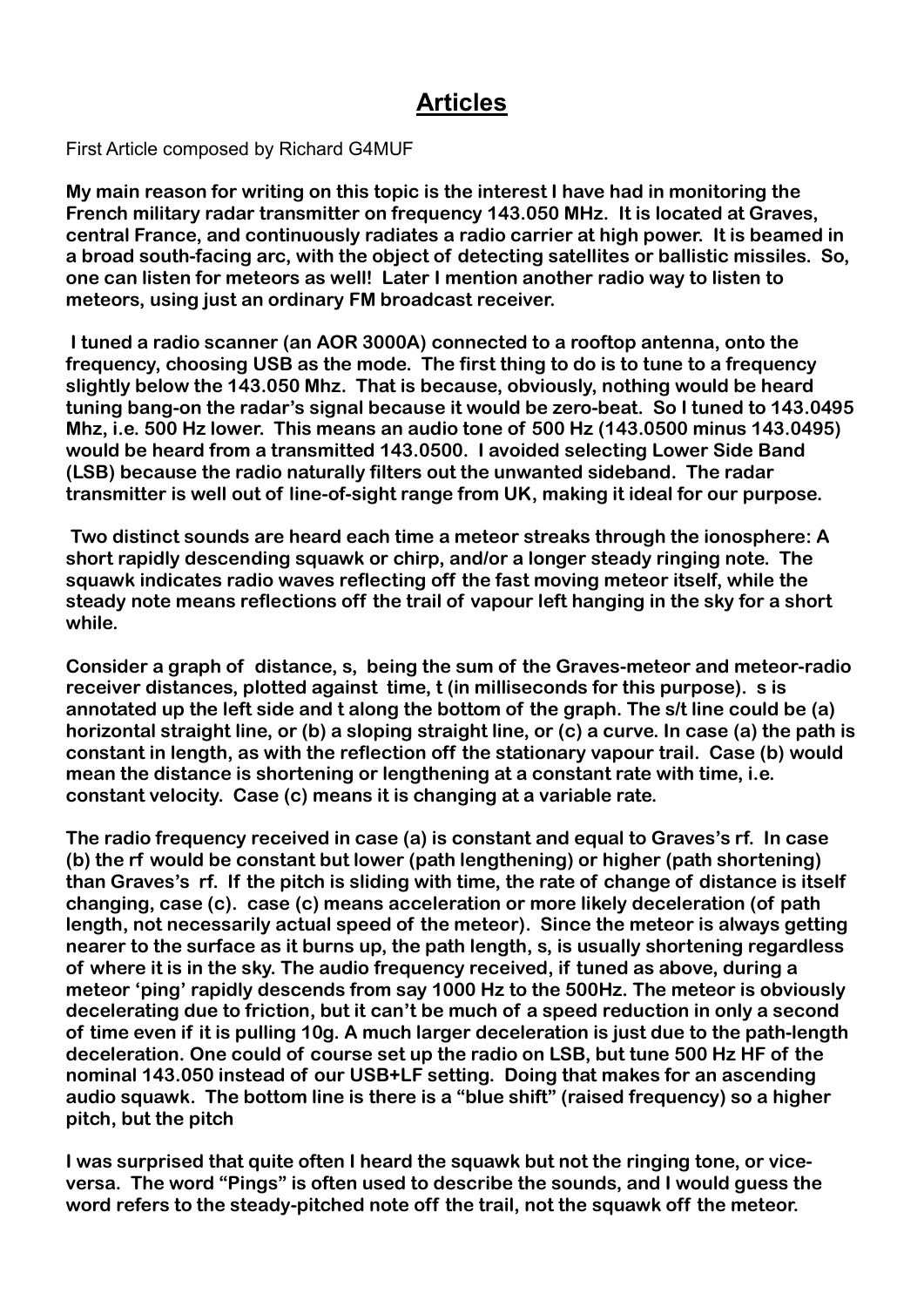Sometimes the steady note jumped in loudness which might be due to what the radar is putting out, not the trail's behaviour.

After several days a lot could be gleaned. The meteors reached a rate of one every 5 seconds for short periods on the mornings of the peak (11-13 August, nominal peak 0800Z 12<sup>th</sup>). Over the 3 or 4 days the rate averaged about 90 per hour in the mornings. I noticed the time-of-day variation explained below. Two or more meteors 2-3 seconds apart came on several occasions. Were they in micro-gravity association, or one had broken into several? Logs suggest that the Zenith Hourly Rate is 150, i.e. 150 meteors seen by one observer corrected to assume they are coming down vertically. An observer would only see a small fraction of the meteors entering the atmosphere globally. The one-half of the Earth, facing the incoming shower, has an area of 205 million KM2, and a given observer can only see about 3 million Km2 of that, i.e.  $1/70<sup>th</sup>$  of the area above the horizon at the approx height of meteors.

 A bright idea I tried was to have two radios and antennae with the second one tuned slightly different. I put the second one on 143.0492 Mhz, to produce an 800-Hz note for the ping so I would hear a harmony of the ping from the 2 radios (500 and 800). I was also hoping to find the squawk would be heard hopping from one radio to the other! My reasoning was that the meteor reflection might have begun, and/or ended, outside the USB audio passband of the radio tuning, so the second radio might pick up a different part of the note. In actual fact both radios played the squawk together, just at offset pitch, like 2 trombones. This proved I was in fact hearing each squawk's real start and finish, just at different pitches. It seems that no reflections are heard from the cold meteor before it is heated up to incandescence and burn-up.

The Perseid meteor-shower peaks at August 12-13 each year, but is a very broad trial of debris so lasts from early-August till month's end. The comet which sprinkled the solar system with the Perseid dust is Swift-Tuttle. These meteors travel at 60 Km per second !! Therefore they shine, (and reflect radio waves) for less than one second of time if coming down steeply through the 40-km of their incandescent life-span. It is named, like all the showers, after the constellation from which the meteors appear to radiate, Perseus in this case. Its an apparent rather than real direction, being the vectordifference between the Earth's velocity (30 Km/sec) in its orbit and the meteors' velocity relative to the overall Solar System. Compare with driving at night with snow falling. The flakes in your headlights appear to radiate from a point roughly in front of the car, but maybe slightly to one side, or from a direction which swings around slightly. The flakes' real motion is downwards of course, plus an angle caused by the wind.

"Meteor Scatter" is one of several radio propagation modes which an ordinary radiolistening member of the public may occasionally happen upon by chance . Others modes of course are F2, Sporadic-E, and Tropospheric. However us radio amateurs make deliberate efforts to contact distant radio hams by these modes.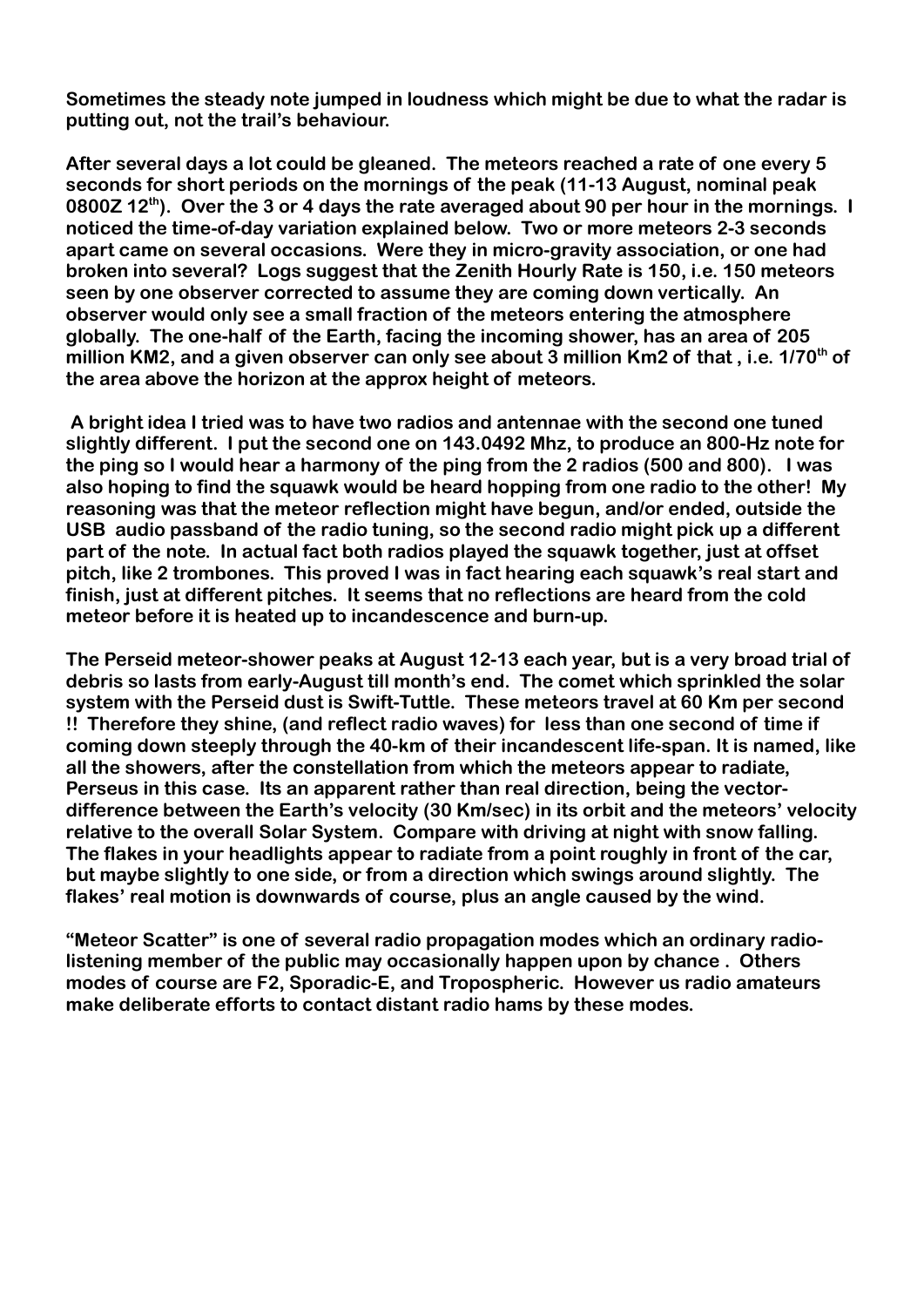Meteors, or "Shooting Stars", zip into the ionosphere at great speed, and are heated to white-hot temperature as they pass through a height range of 120 down to 80 Km, and in fact they are vaporised and burn up to nothing towards the lower height. They leave a trail of highly ionised gas which persists for a few seconds, sometimes longer. The meteor itself reflects radio waves during its brief death throe of white heat, but the trail reflects for much longer, sometimes 20 seconds. This is long enough for completing a QSO with the distant radio station, provided both stations are ready and equipped.

Meteor showers occur at several set times in a year as per the calendar below. Each shower means the Earth is then passing through the trail of dust left by a comet. The meteors are merely specks of sand or dust that were ejected from the comet's icy surface, by spurts of gas boiled or sublimed out of vents on the comet's surface, by solar heat.

Perseus fortunately lies near enough to the Pole Star to be above UK horizon 24 hours per day. Therefore radio reflections occur all the time during the shower. But, they peak when Perseus is at its highest in the sky (07:00 BST). Then, they are coming down almost vertically. Conversely, Perseus is low to the North at 19:00 and the meteors streak in at a low angle. This affects the duration of each burn-up: high angle makes for short glows; low angle lasts longer, obviously. However, meteor numbers detected at a given place are fewer with low-angle entry into the atmosphere.

The next big shower is the Geminids around Dec 13-14.

The 'ordinary FM radio' method I mentioned at the beginning is merely to find as many vacant frequencies on the 88-108 FM Band-2 (or CCIR) and put them into a scanner. During a meteor shower, set the rig scanning just those frequencies. You should hear burst of broadcast from somewhere with some of the meteor descents.

|                  |                       | Rates, meteors per hour |                |    |                  |
|------------------|-----------------------|-------------------------|----------------|----|------------------|
| <b>Date</b>      | <b>Shower</b>         | 1                       | $\overline{2}$ | 3  | 4                |
| <b>Jan 3-4</b>   | <b>Quadrantids</b>    | 5                       | 10             | 25 | 120              |
| <b>Apr 21-22</b> | <b>April Lyrids</b>   | 3                       | 5              | 10 | 18               |
| <b>May 4-5</b>   | <b>Eta Aquarids</b>   | 3                       | 5              | 10 | 60               |
| <b>Jul 28-29</b> | <b>Delta Aquarids</b> | 3                       | 5              | 10 | 20               |
| <b>Aug 12-13</b> | <b>Perseids</b>       | 10                      | <b>20</b>      | 50 | <b>100</b>       |
|                  |                       |                         |                |    | <b>Oct 7-8</b>   |
|                  |                       |                         |                |    | <b>Draconids</b> |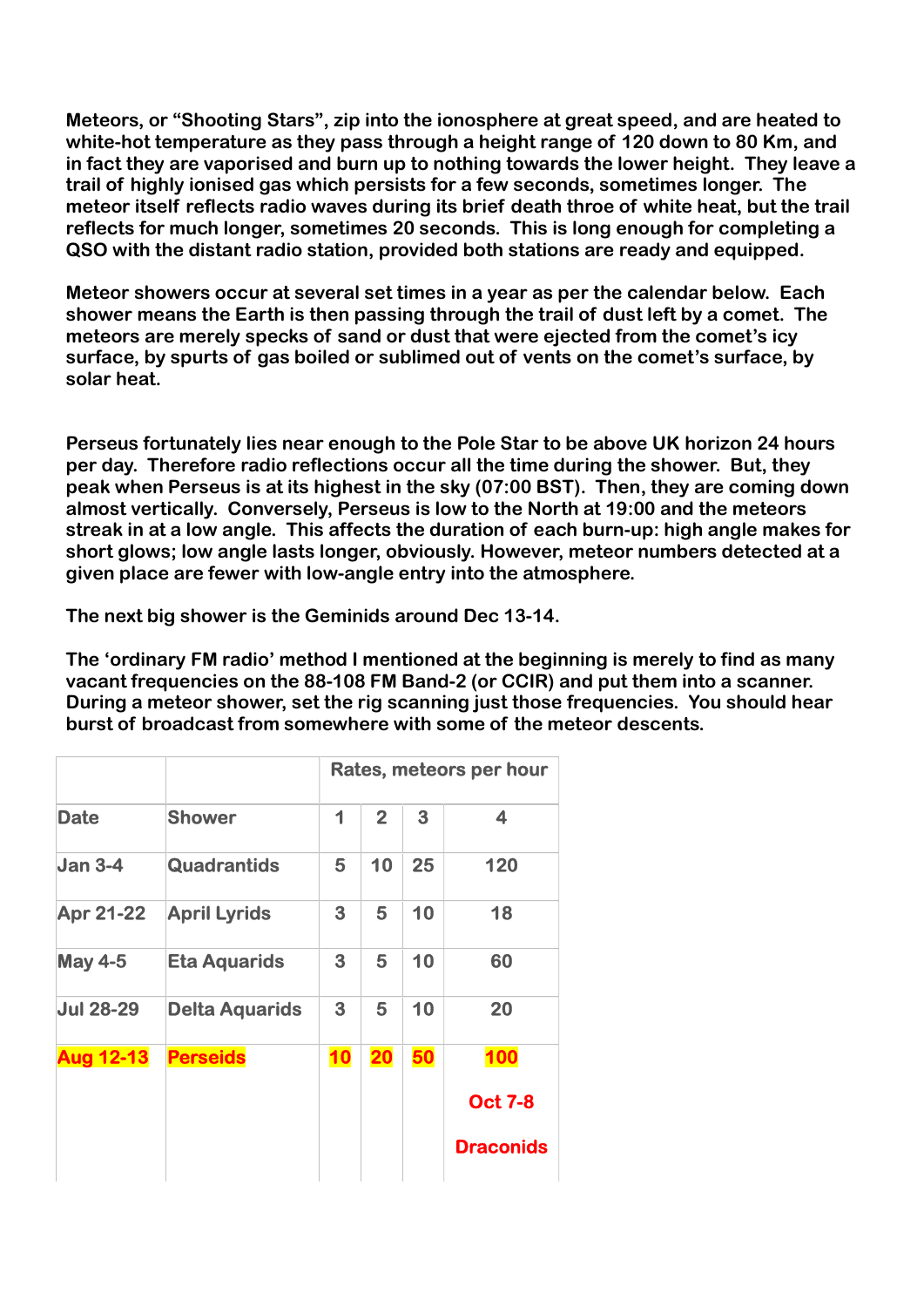| <b>Date</b>      | <b>Shower</b>   | Rates, meteors per hour |                |    |     |
|------------------|-----------------|-------------------------|----------------|----|-----|
|                  |                 | 1                       | $\overline{2}$ | 3  | 4   |
| <b>Oct 21-22</b> | <b>Orionids</b> | 5                       | 10             | 15 | 23  |
| <b>Nov 3-13</b>  | <b>Taurids</b>  | 1                       | $\overline{2}$ | 3  | 5   |
| <b>Nov 16-17</b> | Leonids         | 3                       | 5              | 10 | 20  |
| <b>Dec 13-14</b> | Geminids        | 20                      | 50             | 75 | 120 |
| <b>Dec 21-22</b> | <b>Ursids</b>   | 1                       | $\overline{2}$ | 5  | 10  |

Second article composed by David M0TFY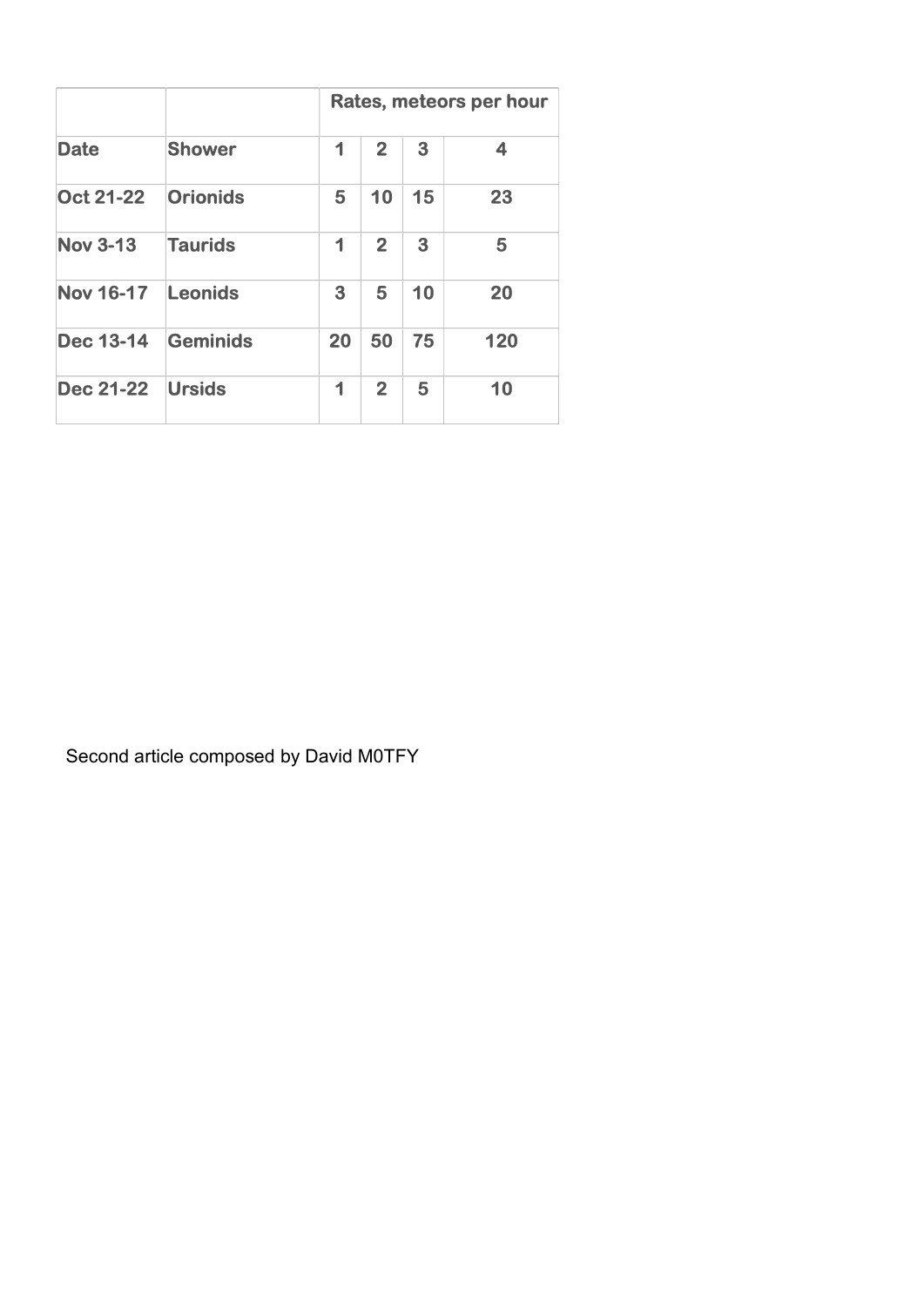# Portable HF Antenna – Linked Dipole – David Butler M0TFY

A quick and lightweight antenna which I use when I travel. I get good results with even modest (8m) heights on 80m.

I start off with a bit of plastic cut from an old plastic bottle and drill/punch some holes in it.



Three larger ones – two for the coax (I use RG58) and one to pop over the top of the fishing pole – or to tie to a line thrown over a tree.

I use six smaller holes for cable ties and/or for the antenna elements themselves. The elements are covered stranded hookup wire – I like lightweight. [See the photos]

I solder the elements directly to the coax and wrap it all in self amalgamating tape, more to protect the coax from water flowing down inside it than anything else.

I personally don't use insulators as I just tie off with a little nylon string. Sometimes I need to let ends droop down or go around a corner etc. depending on space available.

Dipole can be flat or inverted-V configuration – your choice depending on your conditions, trim as appropriate

To make the linked dipole I cut my shortest elements first (highest band) a couple of inches longer than indicated in the table below, check SWR, adjust as required. Rather than cutting if too long, I fold and twist it back on itself. SWR changes between flat topped dipoles



and 'V' configurations, so I can untwist if resonance is too high if I change location. Once I am happy with the first band, I add wire using a simple knot and just twist band one and band two elements together. Check the SWR on new band and adjust as required. (Check the original band again in case you have added some capacitance.) aet the idea.

It is hard to see the elements on such a

lovely day, but hopefully you

The image to the right is my May 2018 home configuration. This is resonant on 40m, 60m and 80m. The apex is 7.2m above ground and the pole is just bungy cord tied to a fence post. With my tuner I can use it from 80m-10m comfortably, but if I am trying to be serious on 40, 60 or 80, then I drop the pole, untwist the joins and hoist it up again so I get the best bang for the buck, and I can take the tuner out of the RF path. This runs above and parallel to an electric fence and unless I collapse the pole I do not hear the fence "ticks".

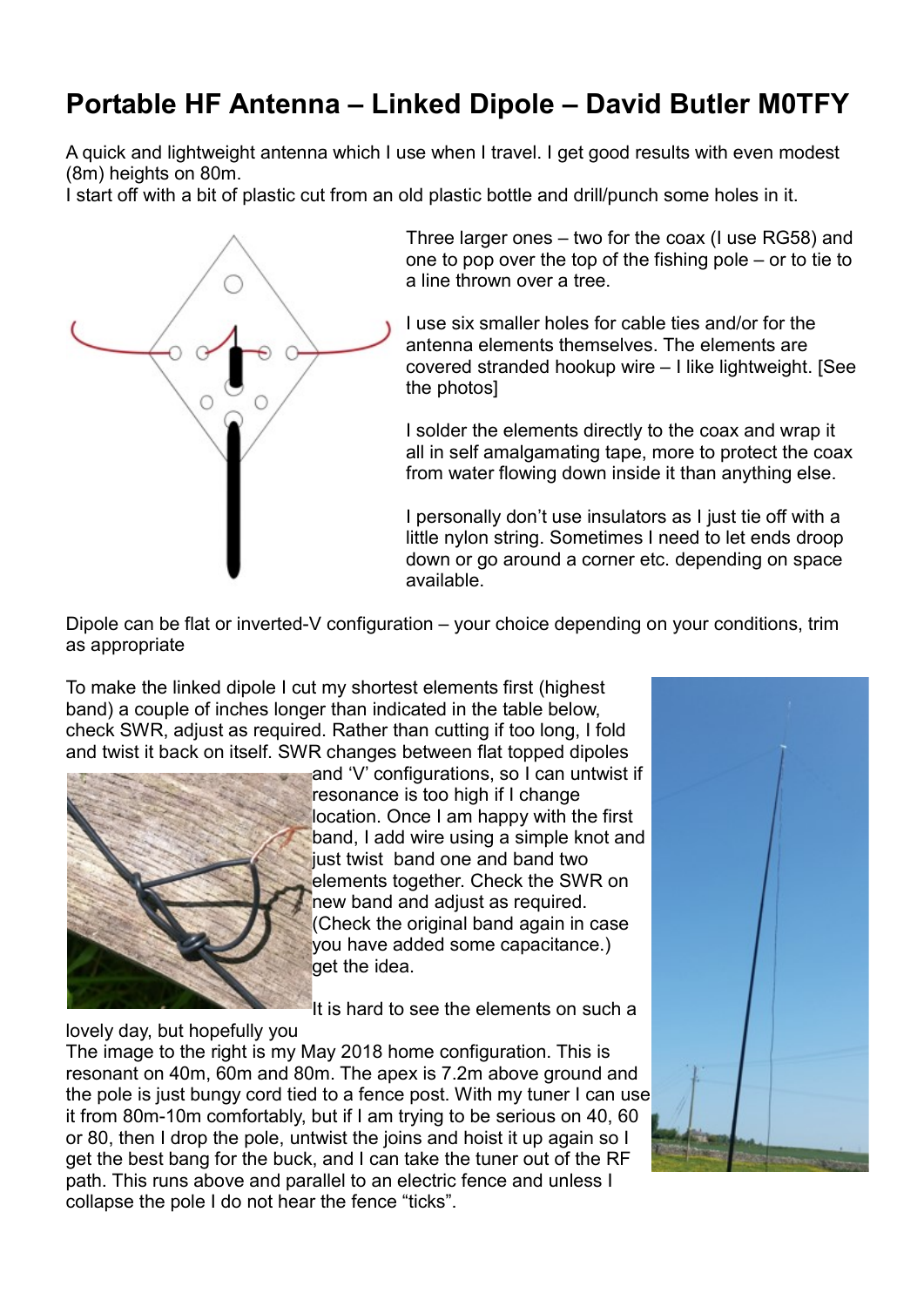[standard disclaimer – don't put antennas, poles etc. up near power lines. The ones shown in background are 50+ metres away.]

Do I use a BALUN? Not usually. With an inverted "V" you can bring the legs closer or further apart which changes the impedance if needed. It is normally close enough to  $50\text{ T}$  that I don't bother.

The length of coax I use is around 12m. I haven't experimented with other lengths but I try to keep it away from any resonant lengths for the bands I tend to use.

#### Delta Loop

Another configuration I have tried is using it as a full wave [delta-ish] loop on 20m. Take only the 40m elements, join them together and "guy" off the two new corners to form a triangle. I use a tuner and let that handle the [negligible] impedance mismatch.

Have a go at your local park or green. I live in an AONB so permanent antennas are problematic – all my operation is essentially "portable" -- even down to running on batteries most of the time.

|                 | <b>Freq MHz</b><br><b>QRP</b> |                  | <b>Band</b>     | Freq MHz<br>(QRP CoA) | 1/4 wave<br>(m) |
|-----------------|-------------------------------|------------------|-----------------|-----------------------|-----------------|
| <b>Band</b>     | CoA)                          | $1/4$ wave $(m)$ | 20 <sub>m</sub> | 14.285                | 5.35            |
| 6 <sub>m</sub>  | 50.2                          | 1.525            | 30 <sub>m</sub> | 10.116                | 7.575           |
| 10 <sub>m</sub> | 28.36                         | 2.7              | 40 <sub>m</sub> | 7.09                  | 10.8            |
| 12m             | 24.95                         | 3.075            | 60 <sub>m</sub> | 5.333                 | 14.35           |
| 15m             | 21.285                        | 3.6              | 80m             | 3.69                  | 20.75           |
| 17 <sub>m</sub> | 18.13                         | 4.225            | <b>160m</b>     | 1.836                 | 41.7            |

#### Dipole Lengths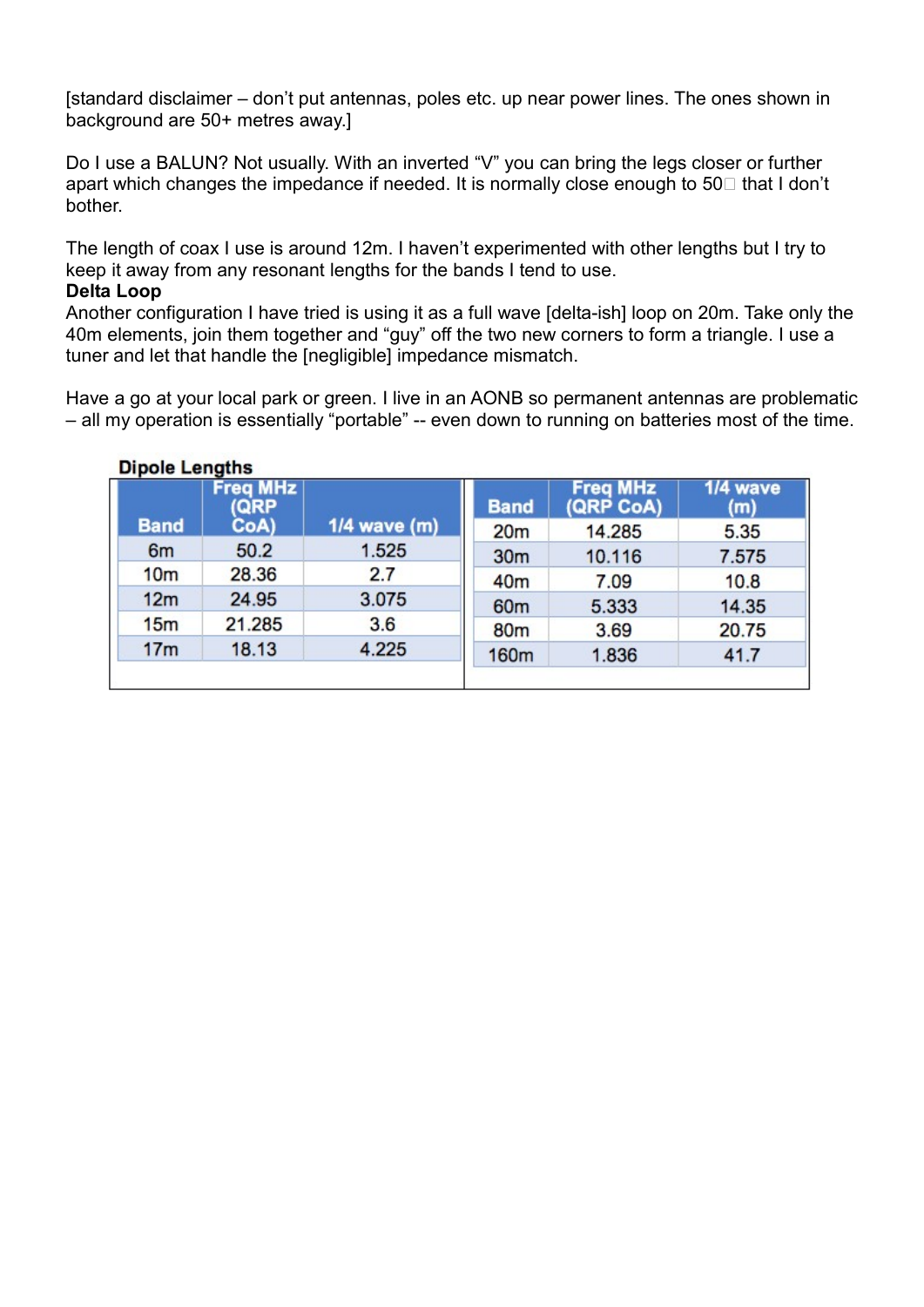## Ramblings from your scribe.

As I sit here on a rather damp day and not much chance of getting out on my daily stroll to join 'The Breathless Walkers Radio Club Net'. I can reflect on some of my walks that had better weather, first some flora: This was taken around my favourite lake and shows some early blooming trees/shrubs before most of the leaves show their faces.



Catkins showing before the leaves, Pink blossom showing before the green of leaves.



Forsythia showing over the fence before it turns green.

Now to show you what the local waterfowl population has been up-to over the last couple of months.